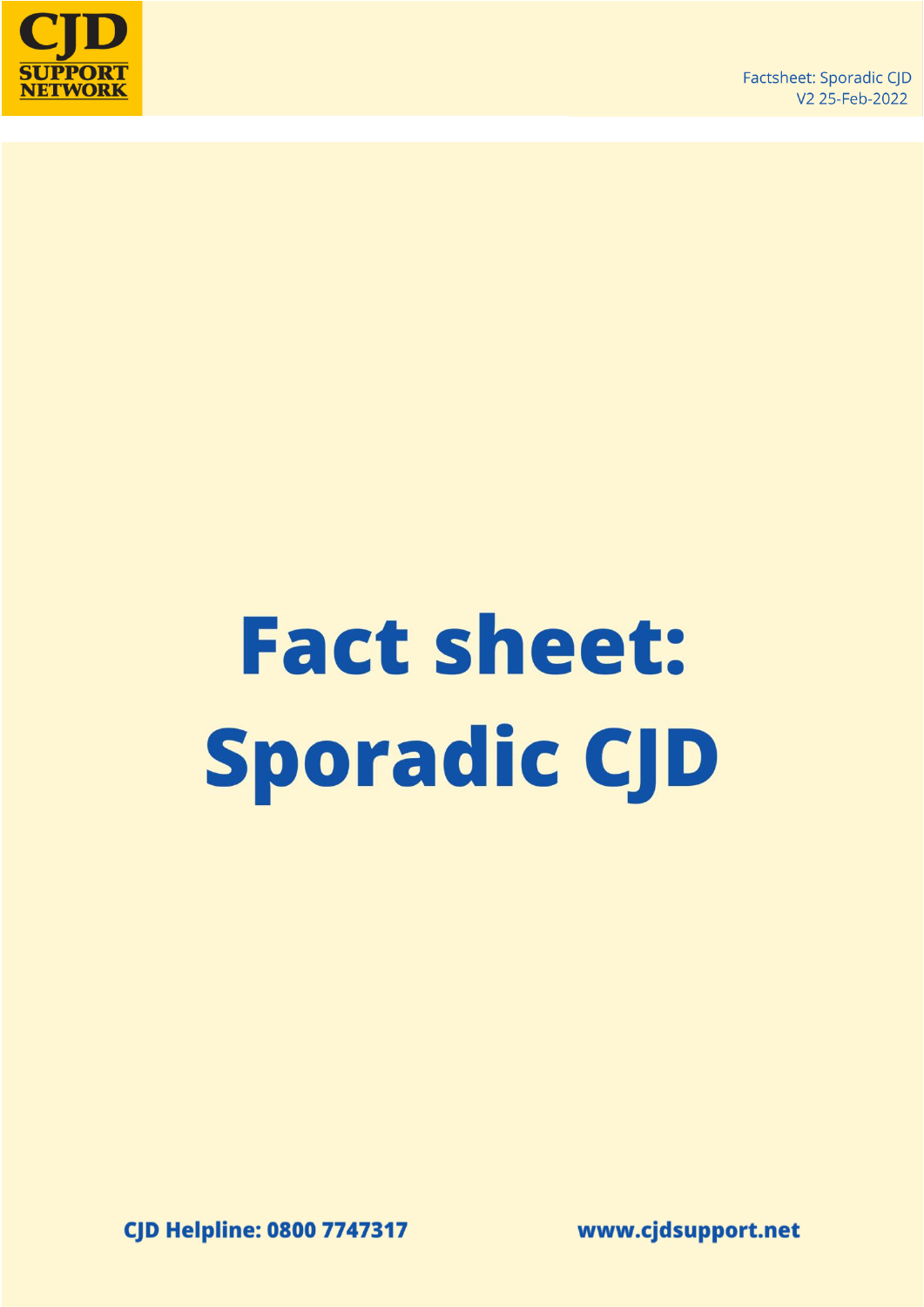

# **About the CJD Support Network**

The CJD Support Network is the leading care and support charity for all forms of CJD. The CJD Support Network:

- Provides practical and emotional support to individuals, families and professionals concerned with all forms of CJD
- Provides emotional support to people who have been told that they are at a 'higher risk' of CJD through blood or surgical instruments
- Links families with similar experiences of all forms of CJD
- Offers financial support for families in need
- Provides accurate, unbiased and up-to-date information and advice about all forms of CJD
- Provides a national helpline on all forms of CJD
- Promotes research and the dissemination of research findings
- Promotes good quality care for people with all forms of CJD
- Encourages the development of a public policy response for all forms of CJD
- Provides support, education and training to professionals concerned with CJD

For more information about the activities of the CJD Support Network, contact:

Admin and general enquiries - [admin@cjdsupport.net](mailto:admin@cjdsupport.net) or +44 (0)7494 211476 Support - [support@cjdsupport.net](mailto:support@cjdsupport.net) or 0800 774 7317 Website - [www.cjdsupport.net](http://www.cjdsupport.net/) Post - PO Box 3936, Chester, CH1 9NG

Registered charity no. **1097173**

## **Acknowledgements**

The CJD Support Network gratefully acknowledges the assistance of Professor Richard Knight of the National CJD Research and Surveillance Unit in the preparation of this booklet.

#### **Fact sheet: Sporadic CJD**

Version: 2 Date of review: 25<sup>th</sup> February 2021 Next scheduled review date: February 2023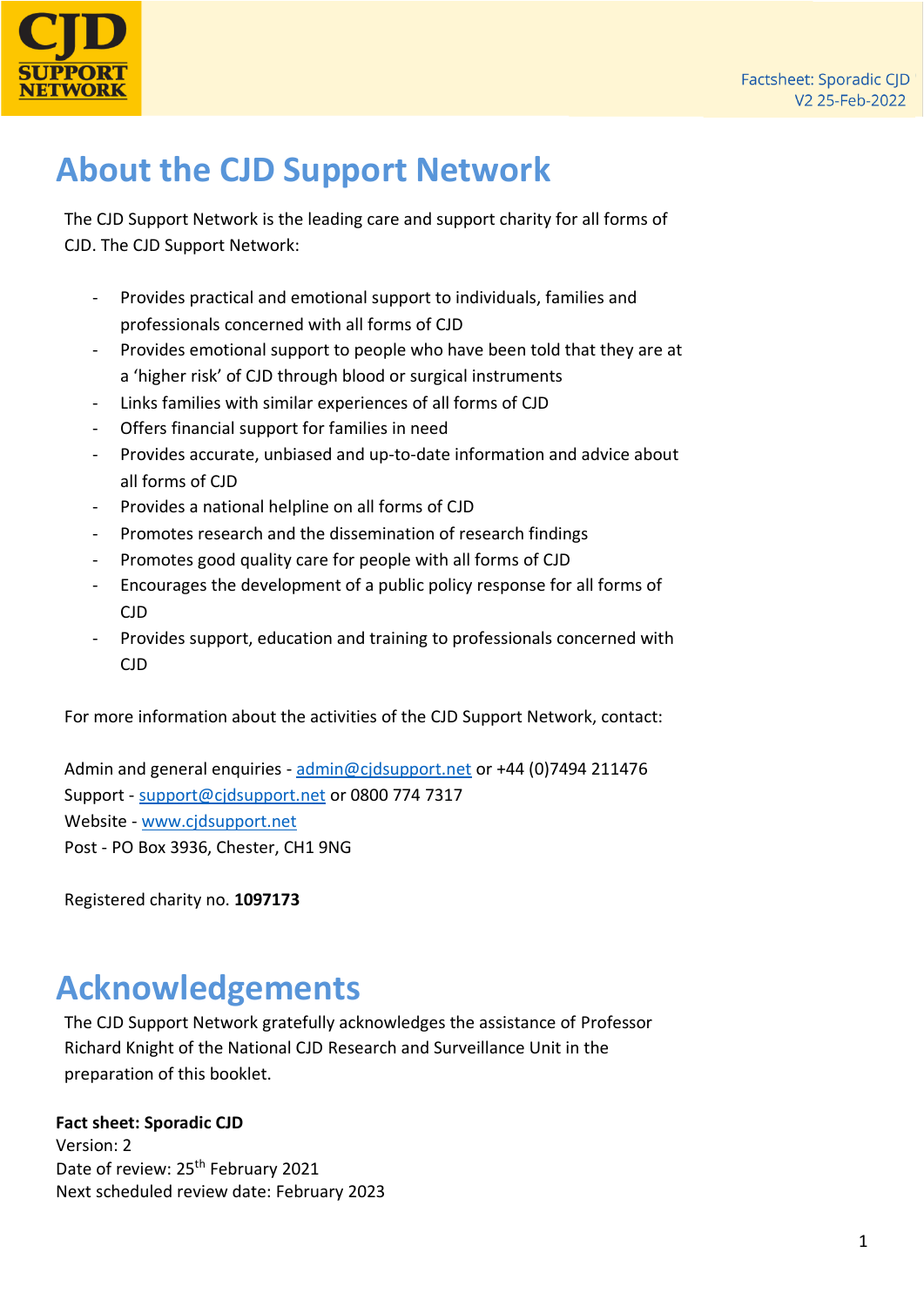

# **Contents**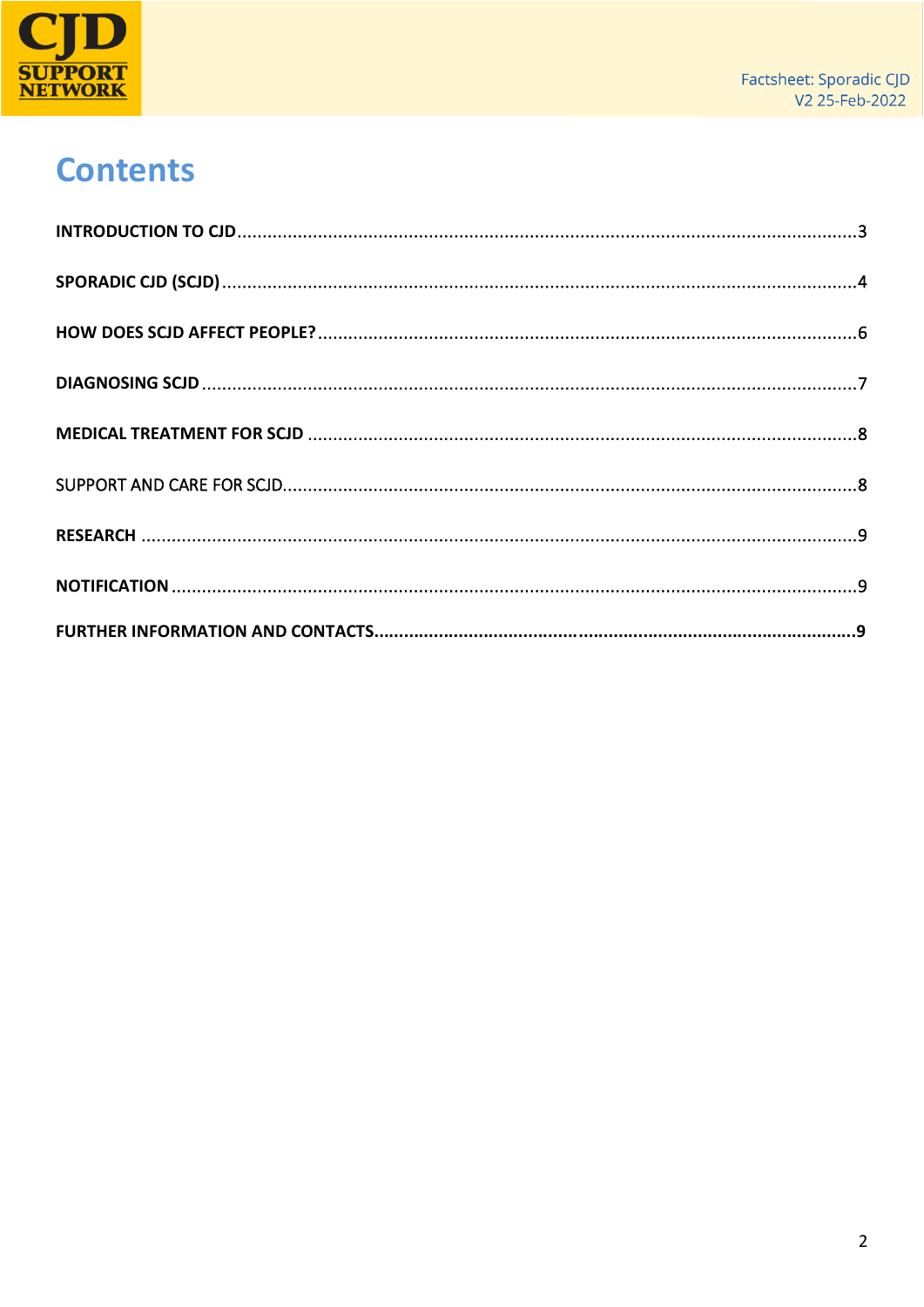

#### <span id="page-3-0"></span>**Introduction to CJD**



Microphotograph of spongiform change in brain tissue taken from a person with CJD. **Courtesy of Sebastian Brander, UCL**

Sporadic CJD (sCJD) is the commonest of the four main types of Creutzfeldt-Jakob disease (CJD). CJD is one of a group of rare brain disorders called the prion diseases (which affect animals and humans). Under the microscope, brain tissue from a person or animal with a prion disease, typically shows a characteristic spongy appearance, caused by numerous tiny holes where cells have died. For this reason, CJD and other prion diseases are sometimes also called spongiform encephalopathies.

CJD was first described in the 1920s, by Dr Jakob and the disease was then associated with Dr Creutzfeldt, giving rise to the name still used today. CJD is, as other human prion diseases, characterized by the accumulation in the brain of an abnormal form of a normal protein (prion protein)-giving rise to the term 'prion disease'.. Prion protein (PrP) can exist in two main forms – normal (PrP<sup>C</sup>) and abnormal (PrP<sup>Sc</sup>). We all have normal PrP<sup>C</sup> in our brain, although its exact functions are not entirely clear. The abnormal protein is different because it is folded in a different way, producing a different shape that has different physical and chemical properties. Abnormal prion protein can cause normal prion protein to change shape and become abnormal, leading to a sort of chain reaction producing increasing amounts of PrP<sup>Sc</sup>. Because of its different properties, PrP<sup>Sc</sup> aggregates and is deposited in brain tissue. This protein abnormality is associated with progressive damage to neurons (brain cells) and this gives rise to neurological problems, including a progressive loss of mental abilities, accompanied by a variety of other symptoms.

CJD has been divided into four main types, essentially relating to cause. Genetic CJD results from a faulty gene. Iatrogenic CJD results from accidental transmission of CJD via medical or surgical procedures. Variant CJD arose from contamination of diet with BSE from affected cattle. Sporadic CJD accounts for over 80% of CJD and is so called as it occurs sporadically and randomly in the population without clear cause. A general factsheet on prion disease, as well as individual information on the different forms of CJD can be accessed [here.](https://www.cjdsupport.net/what-is-cjd/fact-sheets)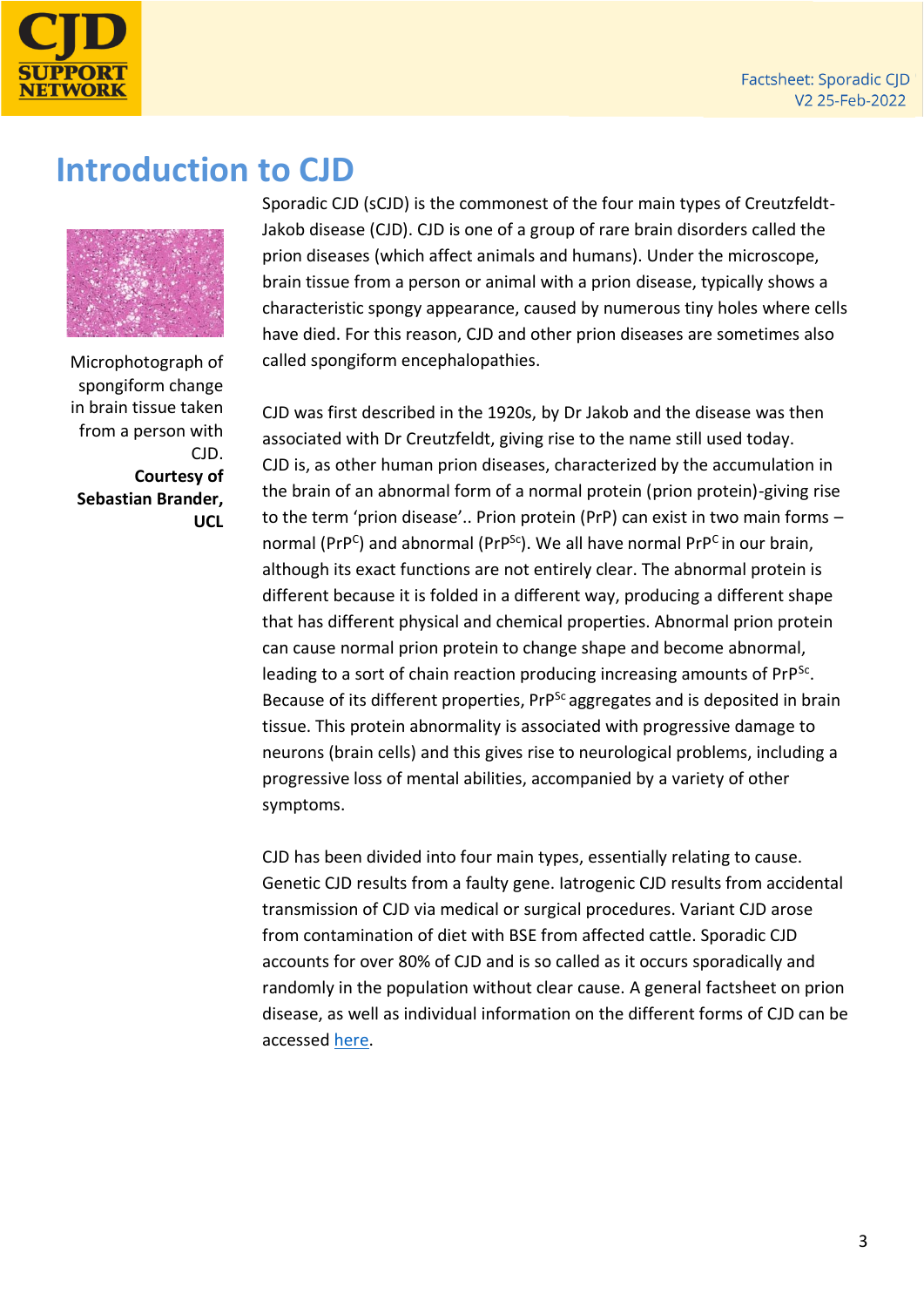

# <span id="page-4-0"></span>**Sporadic CJD (sCJD)**

**What is it?**

Accounting for around 80% of human prion disease, sCJD is the commonest of the four forms described above. The term 'sporadic CJD' reflects the fact that the disease occurs sporadically and randomly throughout a population.

There are around 1-2 deaths per million of the population per year in all countries where studies have been undertaken. No country appears to be affected particularly. In the UK, in recent years, there have been around 125 deaths per year. In the past, sCJD has sometimes been referred to as 'classical CJD'.

As described above, it is a disease characterised by a protein abnormality and associated dysfunction and death of neurons (brain cells). In this respect, it is similar-in pathology- to some other diseases such as Alzheimer's Disease (AD)and Parkinson's Disease(PD); in these, there is also a protein abnormality, but affecting different proteins to the prion protein. All these protein misfolding diseases affect mainly those in middle-age to later life, and cause progressive brain dysfunction. As a group, they have been termed 'neurodegenerative diseases'. However, sCJD is much rarer than either AD or PD and the illness generally progresses much more rapidly.

#### **What causes sCJD?**

The cause of sCJD remains unknown, despite extensive research. However, current opinion is that it represents a random error somewhere in prion protein production that leads to PrP<sup>Sc</sup> formation and then on to neurological disease. In other words, it is thought to be the result of a biological mistake in the body that has devasting consequences-similar to how a mistake in cell production can produce cancer. Given the huge number of protein molecules that the body is making constantly, errors in production may occur. There are 'quality-control' systems that deal with abnormal proteins, but these may not be totally effective, perhaps especially as the body ages.

While research has failed to identify a definite cause, certain risk factors are known. Risk factors for a disease are things that increase the likelihood of an individual getting that disease but which are not, in themselves, a direct cause. The two most important of these for sCJD are age (as mentioned above) and genetic make-up:

- CJD is exceptionally rare in the young but becoming increasingly common with age; the peak age of onset being 60-65. The reason for this association with ageing is not known for certain. However, as mentioned above, other neurodegenerative diseases associated with abnormally folded proteins in the brain are also typically diseases of ageing. [There is, in fact, a noted fall in the incidence of sCJD in the very elderly. It is not known if this reflects under-diagnosis in that age group, a real fall that is not understood, or both].
- We all make normal prion protein (PrP<sup>C</sup>) and the instructions for protein manufacture are contained in genes. The gene responsible for prion protein in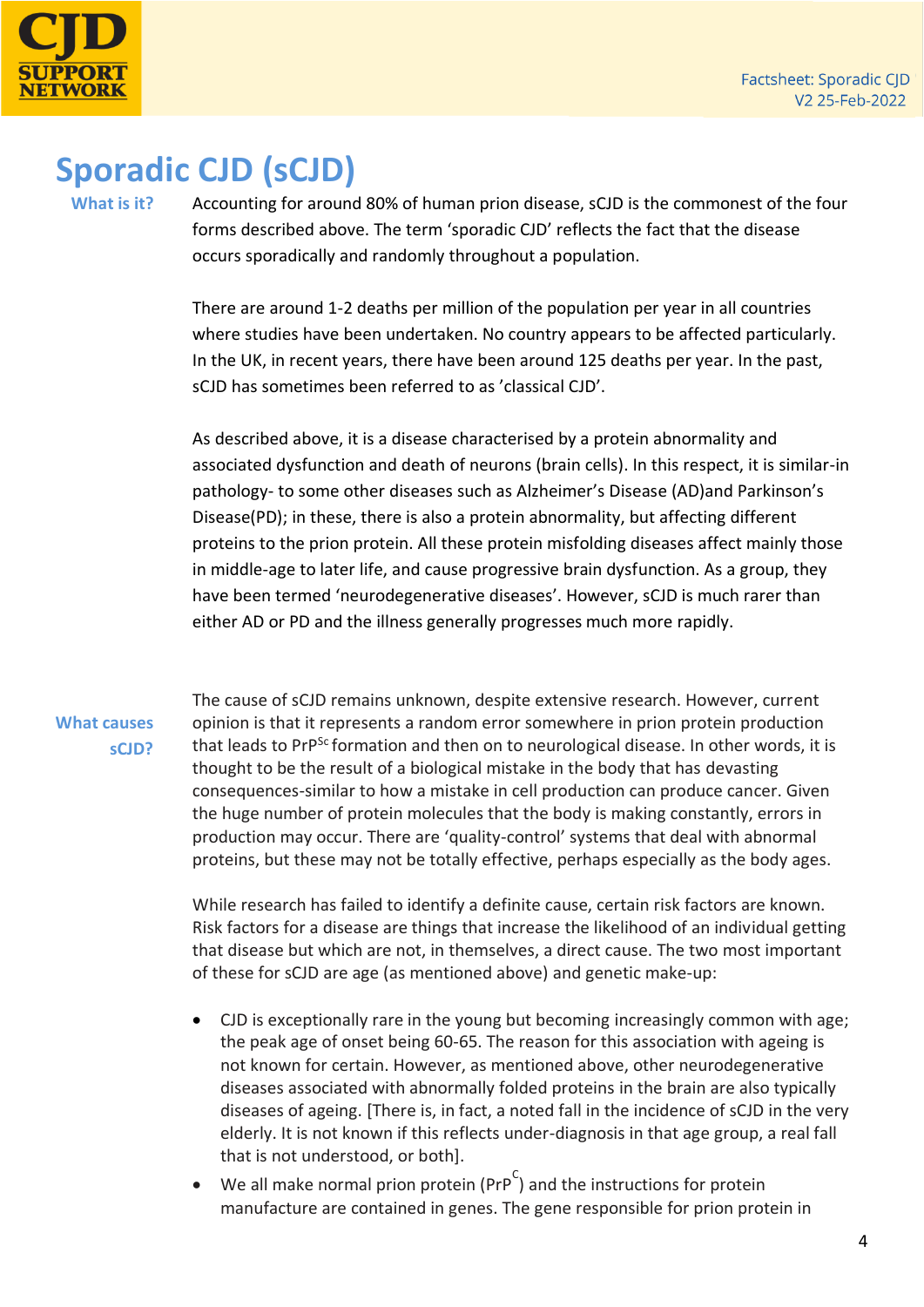

humans is called *PRNP*. Disease- causing mutations in this gene are responsible for genetic CJD. As is true for genes in general, there are common variations in the code sequences in *PRNP* that are generally harmless variations and ones that do not directly cause disease. However, one particular variation, whilst not directly causing disease, affects one's likelihood of developing sCJD. This is referred to as the *PRNP*-129 polymorphism. All individuals are either 129-MM, 129-MV or 129- VV. Being 129-MM is a risk factor for and being 129-VV is a partial protection against developing sCJD. It should be emphasized that, while this is an established important fact, at an individual level it is not a matter for anxiety: about a third of the UK population are 129-MM and very few of them ever develop sCJD.

Men and women are affected equally and there is no link to particular occupations.

**sCJD, vCJD and BSE** It should be stressed that sCJD is not due to BSE. It was recognised long before the cattle BSE epidemic, and is found in all countries, at similar rates, regardless of whether those countries were affected by BSE. There are important differences in the clinical picture, medical investigation results and pathological characteristics between sCJD and vCJD (the form of CJD related to BSE). Unfortunately, sCJD and vCJD are sometimes confused by individuals and the media.

**Is sCJD becoming commoner?**

The UK annual mortality rate for sCJD has increased, relatively steadily, over the period 1990-2022, from around 0.5 to 2.0 deaths/million of the population/year. Although it is difficult to prove, it is considered that this increase is not a real increase in people affected, but rather due essentially to increased awareness/recognition of the disease and to much better diagnostic techniques.

While it has been proposed that the increase in UK sCJD cases might possibly be due to some cases actually being due to BSE, there is no good evidence to support this. Similar increases in sCJD have been seen in other countries with comparable CJD surveillance systems, regardless of whether or not those countries had BSE cattle.

**Is sCJD transmissible?** As discussed above, sCJD is not thought to be acquired as an infection, but thought to be due to some random biological error. It is, however, potentially, transmissible from person-to-person, but only by very specific means. Such transmission from sporadic CJD has occurred very rarely, relating to specific forms of surgery and to the past use of certain body tissue materials; this results in 'iatrogenic CJD' and more detailed information on this is provided in a dedicated fact sheet which can be accessed [here.](https://www.cjdsupport.net/what-is-cjd/fact-sheets)

There is no proven instance of sCJD being transmitted by blood transfusion. Most importantly, there is no risk from ordinary (even intimate) contact with someone suffering from sCJD.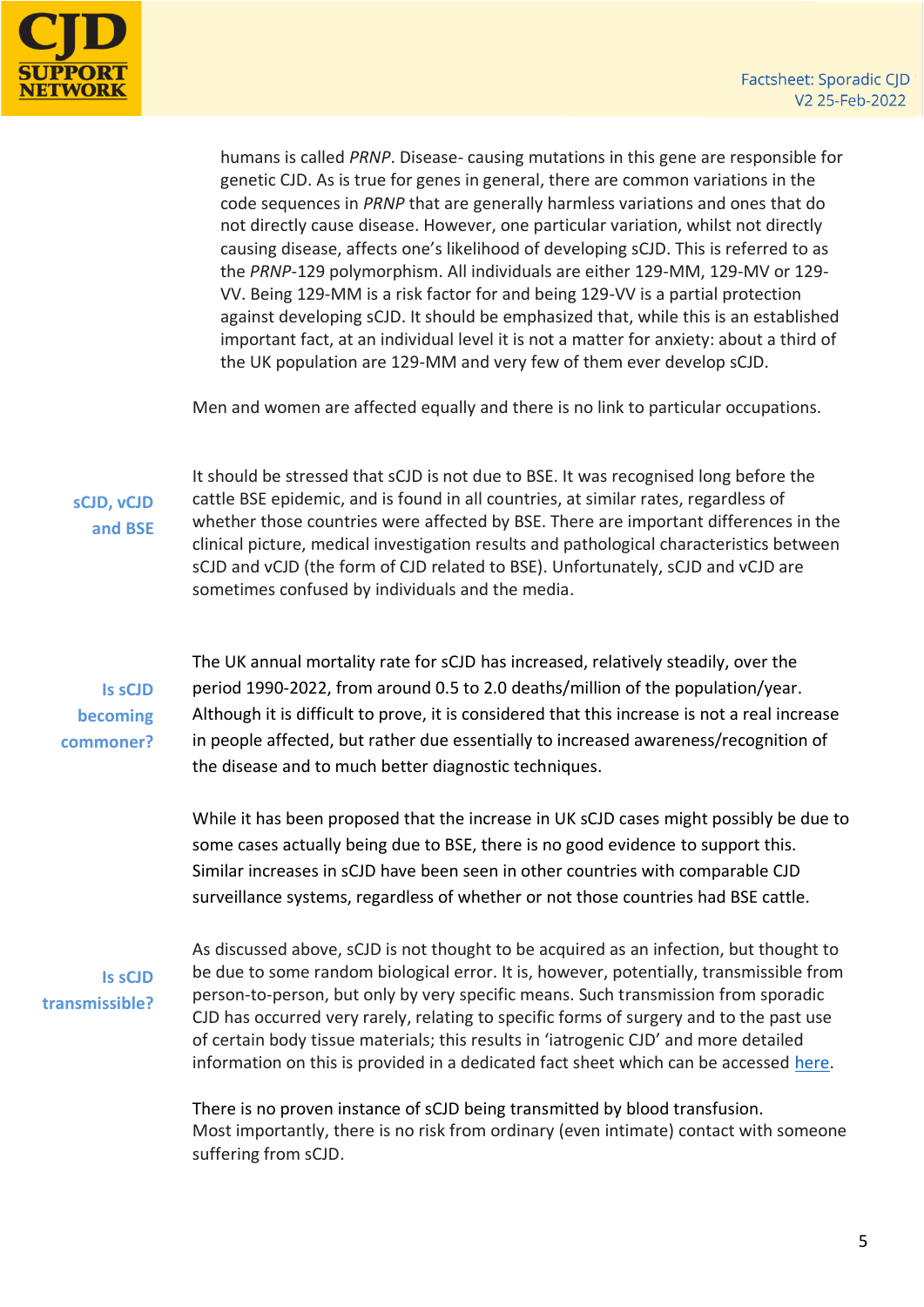

### <span id="page-6-0"></span>**How does sCJD affect people?**

- **Early Symptoms Later features Late features** These are relatively nonspecific (such as social withdrawal, mood changes, sleep disturbance, dizziness, unsteadiness, forgetfulness etc) and so could suggest a wide range of possible diagnoses from minor transient illnesses, through anxiety or depression, to the beginnings of a number of neurological diseases. As the disease develops, mental impairment becomes more obvious and often unsteadiness and incoordination. Visual and speech problems are not uncommon. The illness eventually causes major neurological impairments leading to severe mental impairment, loss of mobility, loss of speech, impaired swallowing, incontinence and immobility. In many cases, sudden jerking movements are seen (called myoclonus). Loss of vision or even blindness may occur. Most individuals lose awareness or insight in the later stages and therefore their condition may be more upsetting to others than themselves.
	- **Progression** In many cases, the progression is rapid. The average duration of the disease from onset to death in the UK is 4–5 months; over two thirds of patients die within six months of the onset of symptoms and some within as short a time as few weeks. In many instances, this rapid progression means that medical investigation needs to be undertaken on an urgent or semi-urgent basis; care and support plans need to be implemented and adjusted rapidly.

Although the above describes the typical situation, sCJD can be a varied illness and some individuals follow unusual courses. For example, some individuals have rather more slowly progressive problems and, rarely, they may live for 1-2 years or more. Some individuals present with a single symptom (for example visual loss or loss of balance) without other difficulties and sCJD is not the obvious causeother illnesses being far more likely.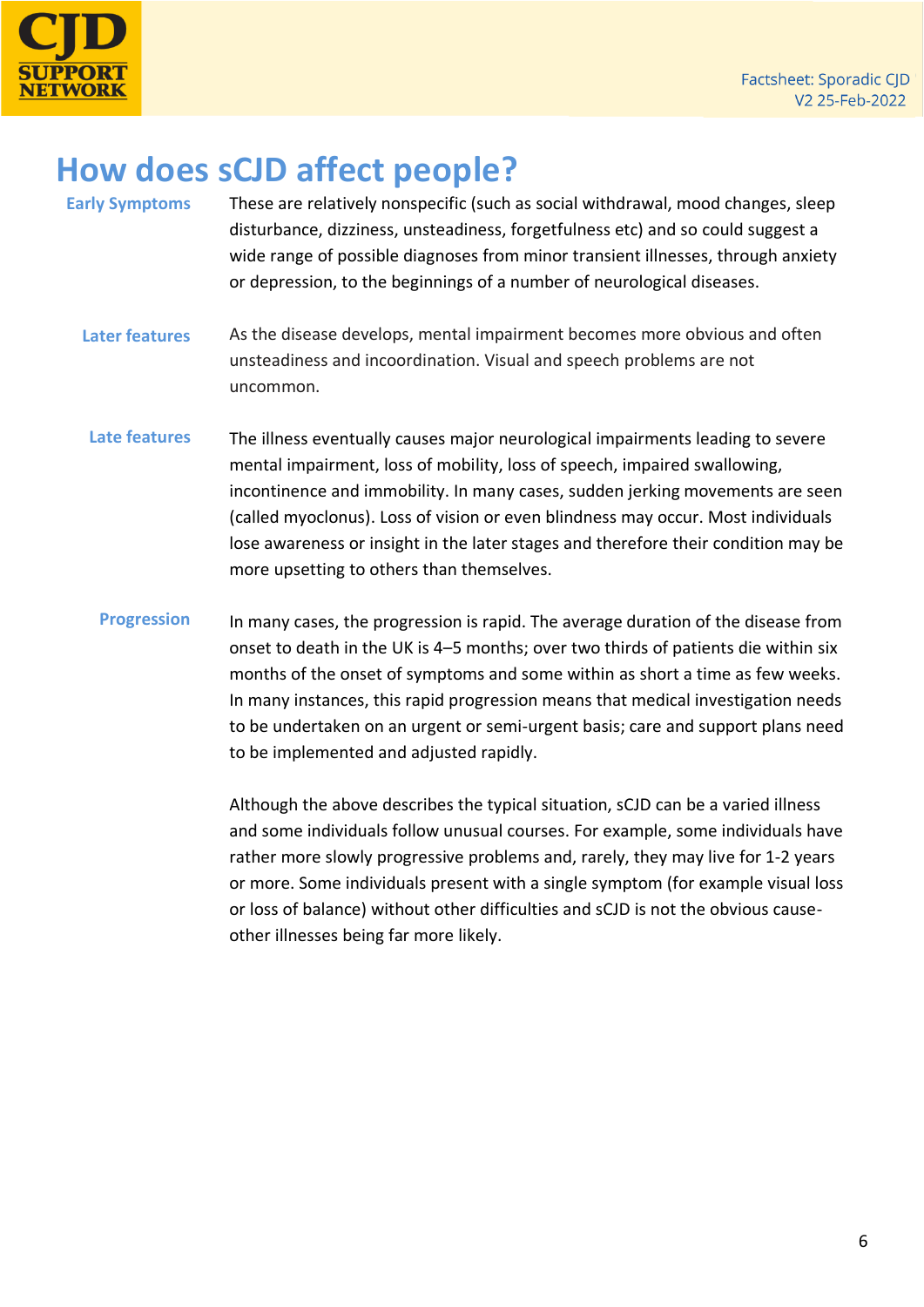

# <span id="page-7-0"></span>**Diagnosing sCJD**

**It takes time & there are other illnesses to consider.** 

The first important aspect of diagnosis is that the presentation of sCJD is generally non-specific and all of the clinical features can occur in other diseases, which are often more common than sCJD and may, unlike sCJD, be treatable. Therefore, clinicians need to undertake a number of medical tests so as not to miss other possible diagnoses.

In addition, one important aspect of an illness is that the way it evolves and clinicians sometimes need to see how things change over time in order to make or confirm a diagnosis. Clinicians also do not want to undertake potentially distressing tests if they can be avoided. As a result, the diagnosis of sCJD can take time and it is important that patients and families receive appropriate explanation and support during this difficult uncertain time-from their clinicians and from additional sources such as the CJD Support Network.

#### **Tests typically undertaken**

- Many blood tests (and other tests such as a chest X-Ray etc) may be undertaken in relation to other possible diagnoses.
- Brain imaging is undertaken as a routine in most brain diseases. CT and/or MRI might be undertaken but MRI is the most useful investigation in this context. This is often done in the first instance in relation to other possible illnesses. However, the MRI may show abnormalities that are particularly suggestive of sCJD and these may either raise the first suspicions of sCJD or help to support an already suspected diagnosis.
- An EEG (electroencephalogram: recording the electrical activity of the brain) may be undertaken for various reasons. In somes cases, it can show an abnormality that is suggestive of sCJD. It is an investigation that is not always undertaken.
- A lumbar puncture is usually performed. A needle is inserted into the lower back to obtain CSF (cerebrospinal fluid-a clear fluid that surrounds the brain and spinal cord). This is often done in the first instance to look for evidence of other, for example inflammatory, diseases. However, certain special tests can be undertaken on the CSF in relation to sCJD:
	- (i) Analysis for two proteins (14-3-3 and S100b); in most (but not all) cases of sCJD, the 14-3-3 test is positive and the S100b level is raised.
	- (ii) The RT-QuIC test.. In around 95% of cases of sCJD, the RT- QuIC test is positive.

#### **Tests: some comments**

- It is important to emphasise that the tests undertaken have two roles: firstly, to look for evidence for other (non-sCJD) illnesses and, secondly, to find abnormalities to support the diagnosis of sCJD.
- The tests showing abnormalities that have been in longest use (EEG, MRI and CSF 14-3- 3/S100b) are essentially non-specific. In other words, they do not rely on the fundamental prion disease process and the abnormalities seen, while characteristic of sCJD, may be seen in other diseases. Positive results, therefore, always need careful evaluation in the whole clinical context. Nonetheless, if being viewed by an experienced clinician, in the correct context, they may be very helpful indeed. For example, given a clinical picture suggestive of sCJD, in the absence of evidence for any other illness, a combination of typical MRI appearances and a positive CSF 14- 3-3 test, make a diagnosis of sCJD highly likely.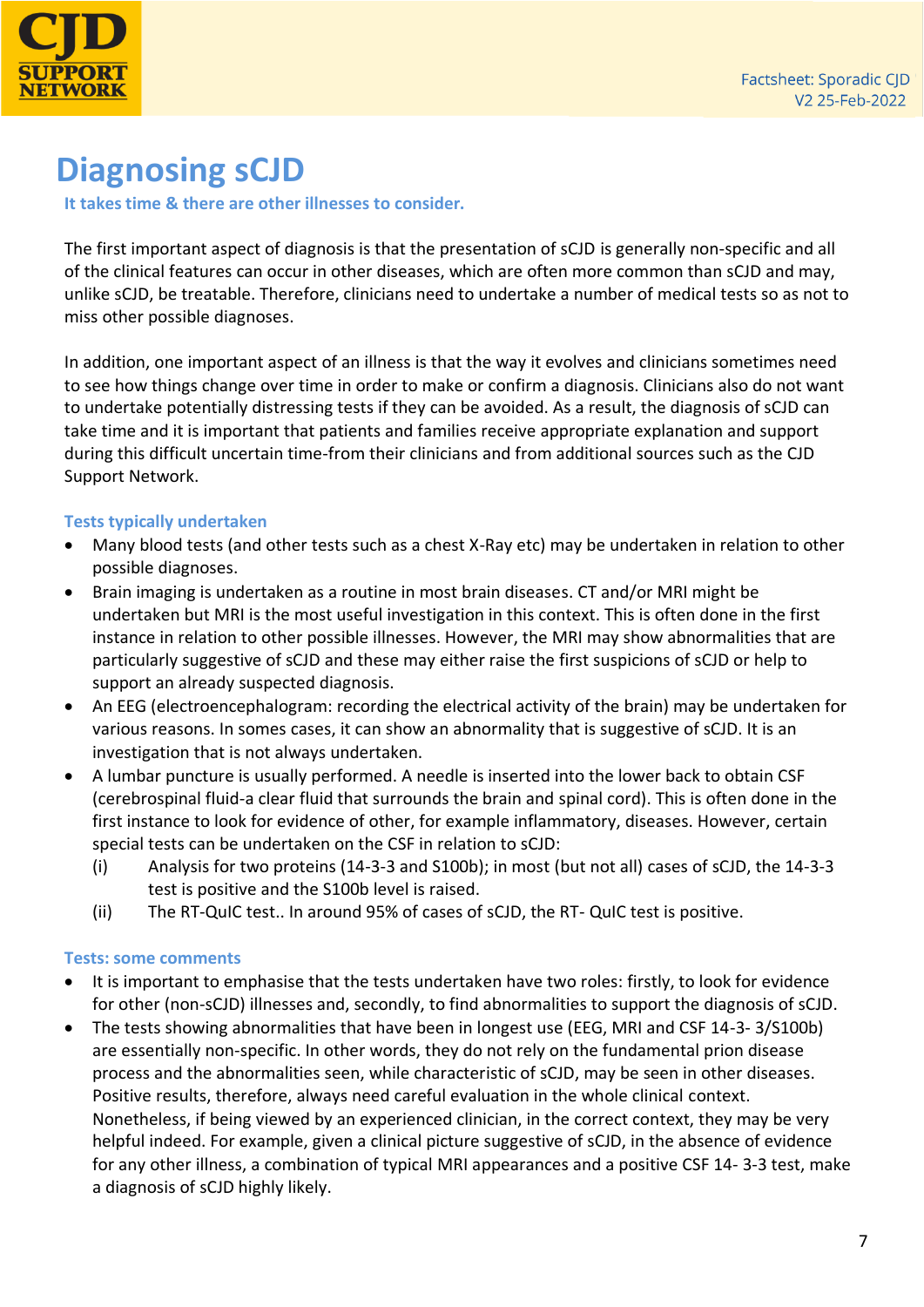

- The CSF RT-QuIC test is based on the underlying prion protein abnormality and is, therefore, a highly specific test. Having excluded other relevant diagnoses, a positive CSF RT-QuIC makes the diagnosis beyond reasonable doubt (as of February 2022, the UK CSF laboratory has not found a positive CSF RT-QuIC in anyone who proved to have another illness).
- However: all of the above tests can be negative in some cases of sCJD; negative or normal tests may lower the probability of the diagnosis but cannot, in themselves, absolutely exclude it.
- And: currently, the only method of absolutely definite diagnosis is demonstrating disease- specific abnormality in brain tissue by a neuropathologist. Brain tissue can be obtained through brain biopsy in life but this only rarely undertaken and for very specific reasons. Brain tissue, if obtained, is usually obtained at autopsy.
- There are other tests under development that are not yet in widespread clinical use. For example, material obtained from brushing the upper part of the inside of nose has been used in one test. There is, however, no blood test yet developed for sCJD.

#### <span id="page-8-0"></span>**Medical treatment for sCJD**

At present (February 2022), there is no proven treatment that cures or slows progression of sCJD. However, there are a number of possible treatments being investigated in the laboratory. Please see our separate information on treatment research

There are a number of drugs which can relieve some of the symptoms of sCJD and make the patient more comfortable – for example, treatments for distress, agitation, pain and the jerking movements.

## <span id="page-8-1"></span>**Support and care for sCJD**

Although there are no curative treatments, general support and care for the patient, family and friends is obviously important. Social services should be involved in an early stage to advise on financial matters, respite and long-term care. Various therapists – including speech and language therapists, physiotherapists and occupational therapists – can provide help with specific problems.

Community nursing may provide more general nursing care outside hospital. There are Specialist nurses and doctors based at the National Prion Clinic (NPC) in London and the National CJD Research and Surveillance Unit (NCDRSU) in Edinburgh who can provide support, advice and education to patients, families and local care professionals.

There is a National Care Package administered by the NCJDRSU to help provide additional support for individuals with CJD.

What happens on admission to hospital varies. Much depends on the type of hospital, the particular type of patient and the views of the family. Following admission there will be investigation and tests to establish the diagnosis and general supportive care.